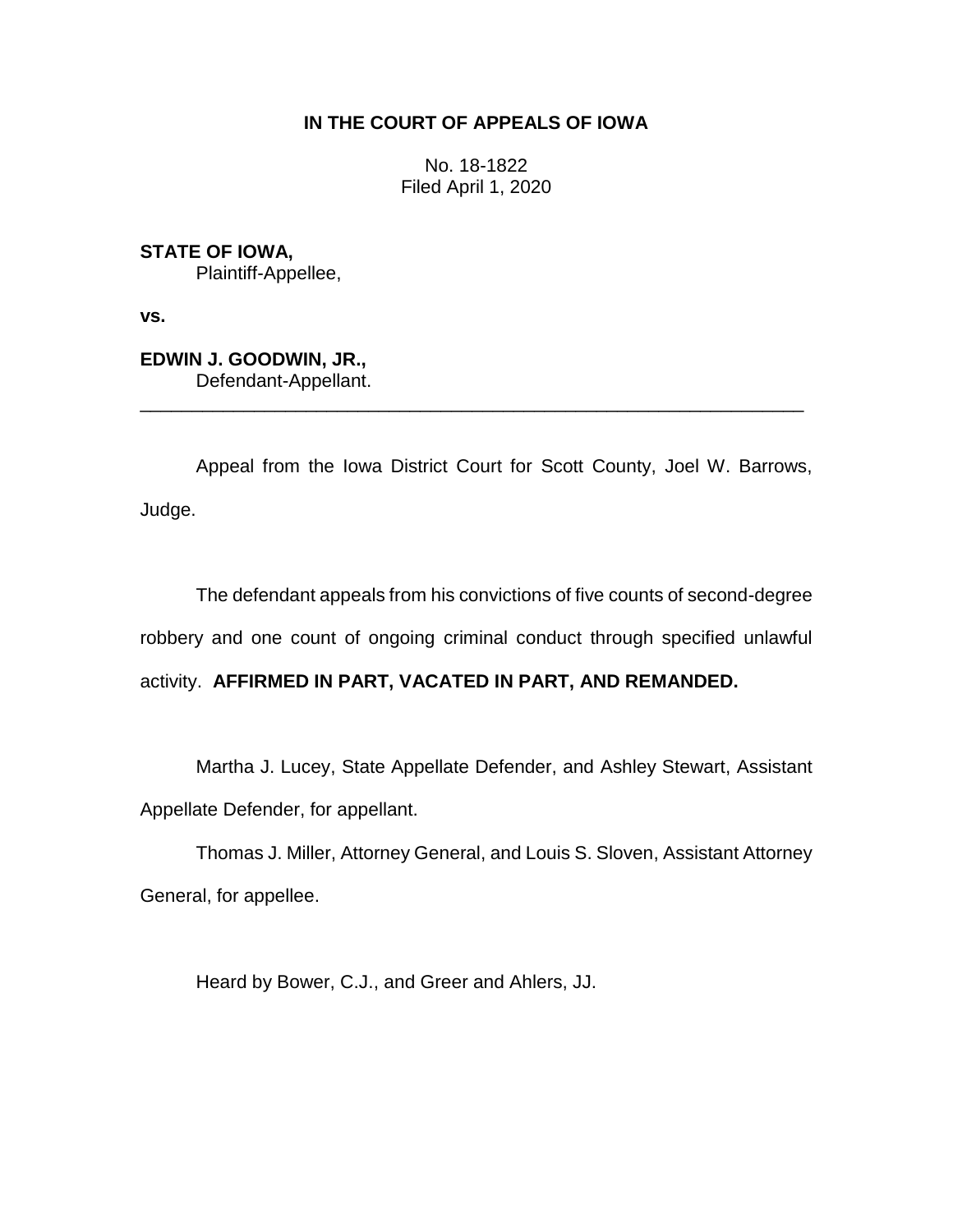#### **GREER, Judge.**

 $\overline{a}$ 

A jury convicted Edwin Goodwin Jr. of five counts of robbery in the second degree and one count of ongoing criminal conduct through specified unlawful activity. First, Goodwin maintains the trial court abused its discretion in admitting evidence of text messages over Goodwin's authentication and relevancy objections. He further contends the evidence at trial failed to support the "continuing basis" element of his conviction for ongoing criminal conduct and that trial counsel provided ineffective assistance by failing to object to evidence Goodwin fled from the police when they tried to apprehend him.<sup>1</sup>

#### **I. Background Facts and Proceedings.**

This case involves a series of thefts using a Craigslist guise. Jose Serrano responded to an ad he found on Craigslist selling an iPhone 8. At the seller's direction, Serrano was to meet him at the seller's home at 2134 East Locust Street on the evening of September 14, 2017. Serrano went to the apartment number he was directed to and knocked repeatedly, but no one came to the door. Texting he would leave, the seller directed Serrano to come to another apartment in a different building in the complex. Serrano thought it was strange, because the seller originally said they were to meet at his apartment, but Serrano complied and entered the second building. Serrano knocked on the second apartment door, and

<sup>&</sup>lt;sup>1</sup> Goodwin claims ineffective assistance on direct appeal from the criminal proceedings. Because the judgments and sentences were entered before July 1, 2019, we are not prevented from deciding his claims by the amended Iowa Code section 814.7 (2019). *See State v. Macke*, 933 N.W.2d 226, 228 (Iowa 2019) ("On our review, we hold Iowa Code sections 814.6 and [814.7,](https://1.next.westlaw.com/Link/Document/FullText?findType=L&pubNum=1000256&cite=IASTS814.7&originatingDoc=Ia3e60440eb3711e9ad6fd2296b11a061&refType=LQ&originationContext=document&transitionType=DocumentItem&contextData=(sc.Search)) as amended, do not apply to a direct appeal from a judgment and sentence entered before July 1, 2019.").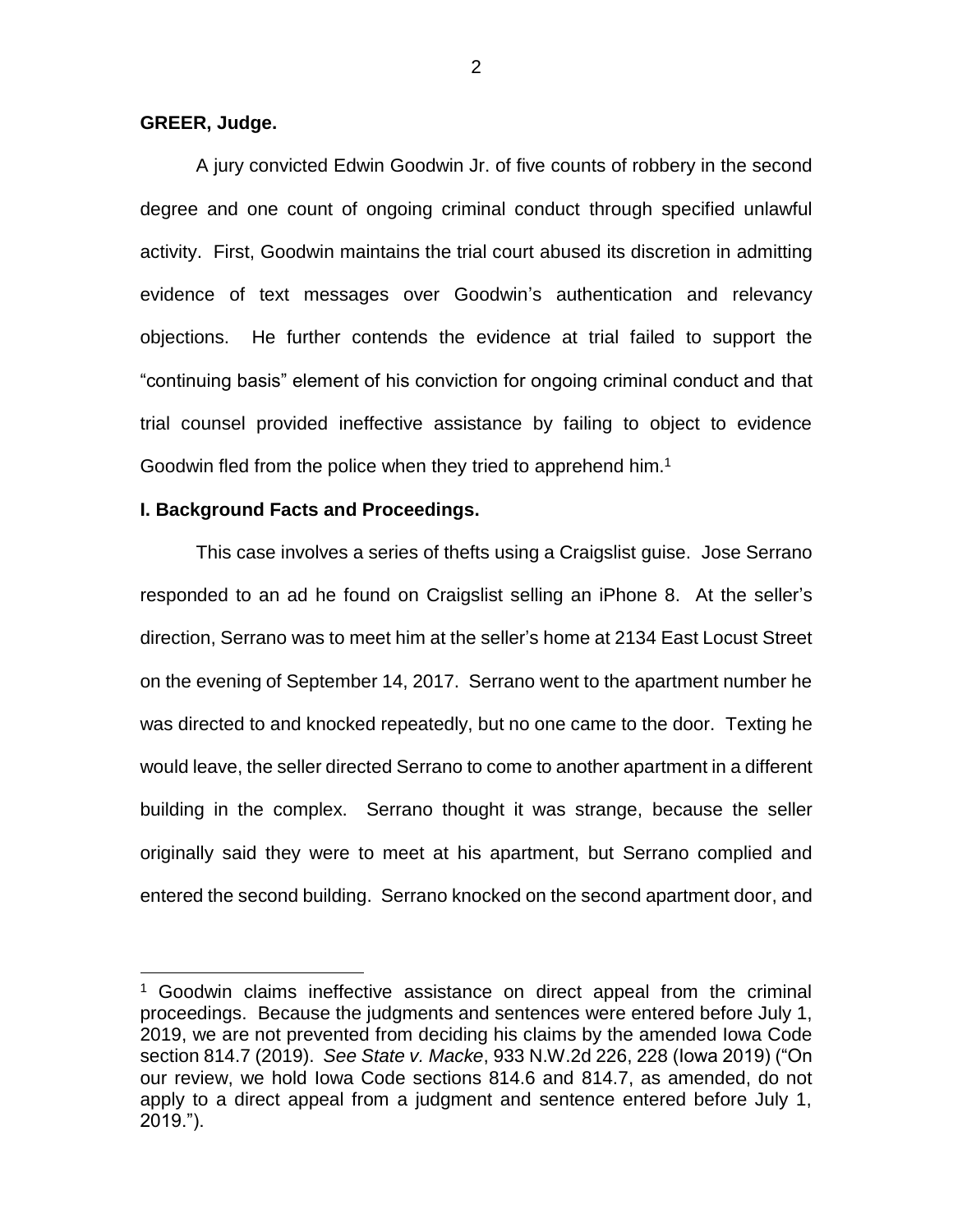again no one answered. While Serrano waited in the apartment hallway, a man came up to him, pulled out a gun, and demanded the contents of Serrano's pockets. Serrano handed him the two \$100 bills he brought to purchase the iPhone, and the man left. Serrano reported the crime to the police. On September 18, Serrano picked Goodwin out of a photo lineup as the person who robbed him.

In another Craigslist exchange, Ali Dammad listed an iPhone 7 for sale. A prospective buyer contacted Dammad by text message. At the buyer's direction, Dammad traveled to an apartment at 3943 Marquette Street to make the exchange. On September 14, at around 10:00 p.m., Dammad knocked at the apartment door and, following the buyer's direction, sent the buyer a text informing him he was at the door. While Dammad was waiting at the door, a man came out of a door<sup>2</sup> behind him, held a gun to Dammad's head, and demanded the phone. Dammad gave the man the iPhone 7, and the man left. Dammad called the police just after he left the scene. On September 22, Dammad picked Goodwin out of a photo lineup as the man who robbed him.

The next theft began with Matthew Roe listing an Apple Watch for sale on Craigslist. He and a prospective buyer had a conversation over text messages, which led to the buyer asking Roe to bring the Apple Watch to an apartment at 2134 East Locust on September 15 around 9:00 a.m. The buyer sent several texts while Roe was en route, wanting to know the exact time Roe would arrive at the apartment door. Roe text that he was outside the door. As Roe was standing there, a man approached him in the hallway, drew a gun from his waistband, and

 $2$  Dammad testified the man "came out of a utility closet or laundry room, something like that."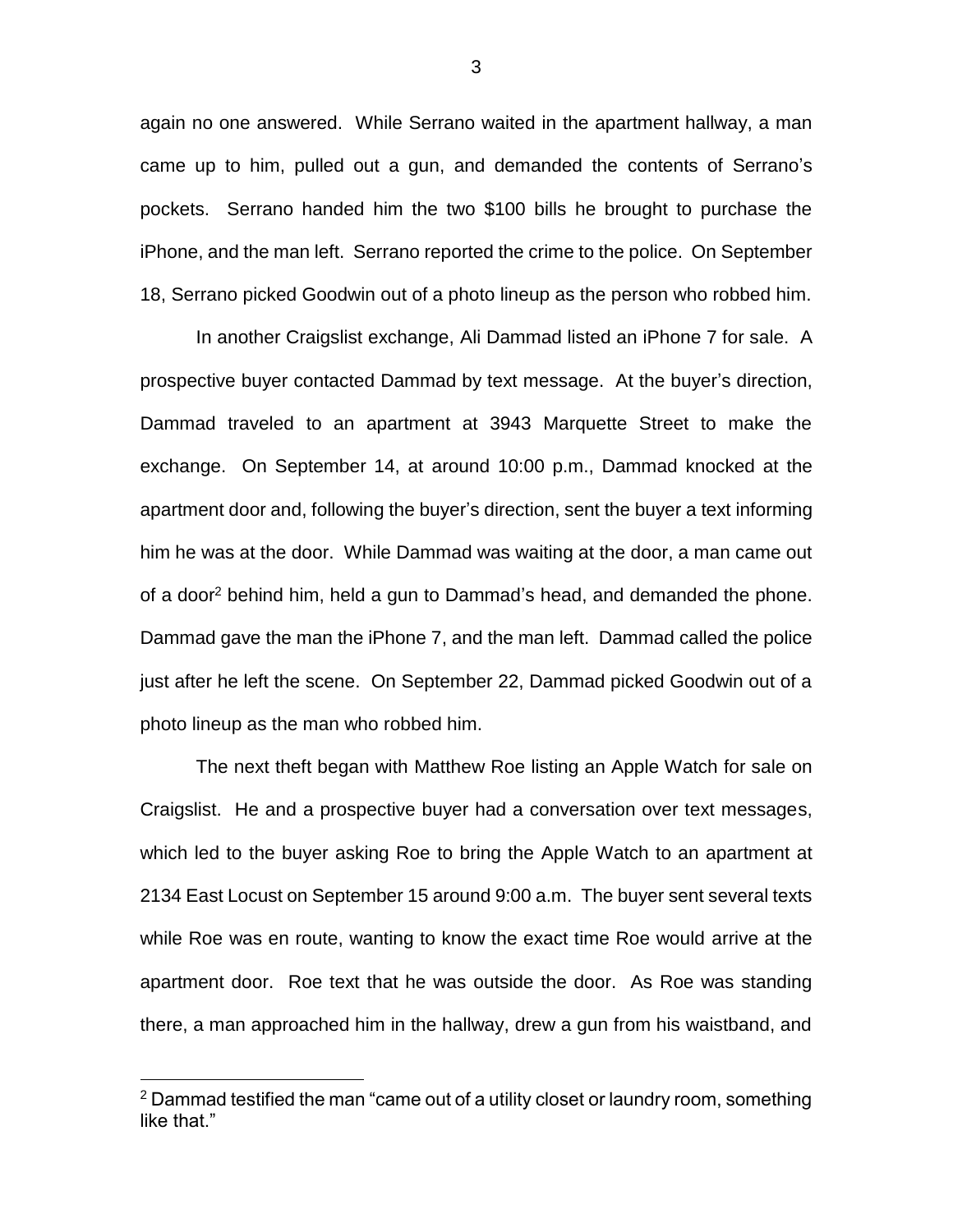told Roe to "give [him] everything." Roe gave the man the Apple Watch and \$120 from Roe's wallet, and the man let Roe leave. Once he got to his car, Roe immediately called 911. Roe gave the police a description, including the man's race and that he had dreadlocks and gold teeth. $3$  Roe also gave the police the serial number from the Apple Watch the man had stolen. The Apple Watch, identified by the serial number, was later recovered from a local pawn shop. According to the pawn shop's record, Edwin Goodwin Jr. sold the Apple Watch to the pawn shop at 5:38 p.m. on the same day it was stolen from Roe.<sup>4</sup>

Next, Martin Rocha listed a MacBook Air for sale on Craigslist. After a series of text messages with a potential buyer, Rocha was directed to meet the buyer at 2134 East Locust Street at about 11:30 p.m. on September 15. When Rocha and his friend arrived at the designated address, no one answered the apartment door. As they exited the apartment building, a man with dreads, a round face, and gold teeth met them "outside at gunpoint." At the man's direction, Rocha handed over the MacBook Air and charger. When Rocha reported the incident to the police, he provided the serial number for the stolen laptop. The laptop was later recovered from a different local pawn shop. According to the pawn shop's

 $\overline{a}$ 

4

 $3$  This description points to Goodwin, although Roe's description of the man's height and weight was not consistent with Goodwin's. At Goodwin's trial, Roe identified Goodwin as the man who robbed him.

<sup>4</sup> According to the testimony of several witnesses, the local laws require all pawn shops to check and scan the government ID of anyone selling an item to the pawn shop. The pawn shop then sends the information of all purchases made by the pawn shop (and who it bought the items from) to the local police each day. Here, the pawn shop listed Goodwin, based on the ID presented to the pawn shop, as the seller of the Apple Watch.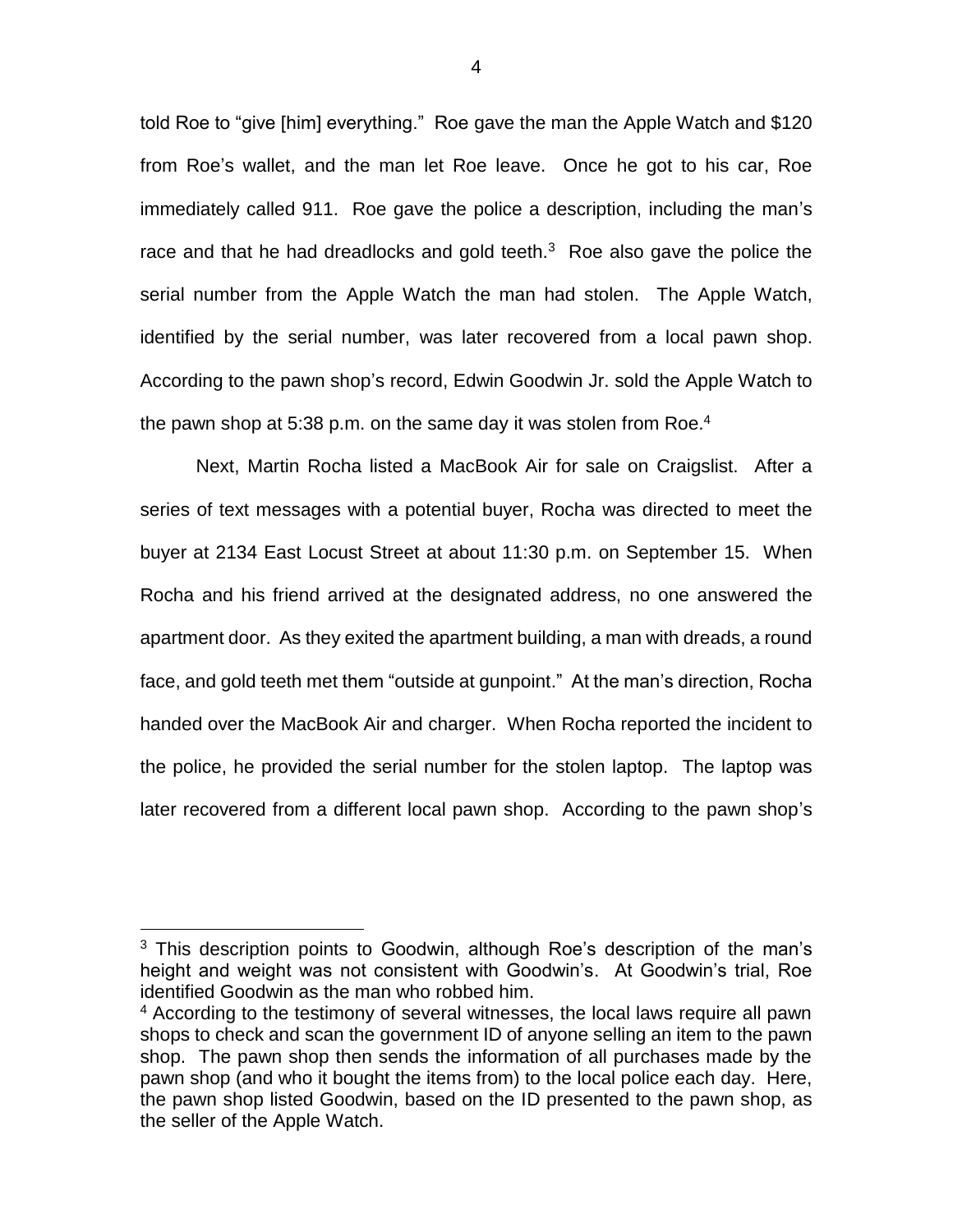records, Goodwin sold the MacBook Air to the pawn shop at 9:34 a.m. on September 16—the morning after it was stolen from Rocha.

Then on September 16, Zachary Strouth was contacted about an old ad he had placed on Craigslist. Strouth told the person he no longer had an iPhone 6 to sell but he did have iPhone 4s with a cracked screen for purchase. The buyer agreed to purchase the phone for \$50 and wanted Strouth to come to 2134 East Locust Street to make the sale. Later, the buyer changed the location to 2326 East Locust Street and instructed Strouth to text him when he was "five minutes out." Strouth was also supposed to text when he was at the appropriate door. Strouth, unable to find the apartment that matched the number he was given, went back outside. "As soon as [he] hit the door onto the back steps of the apartment complex, [he] had a gun in [his] face." The man with the gun demanded, "Give me everything you got." Strouth refused to comply and walked away. When he got back to his vehicle, at around 11:06 p.m., Strouth called the police. Seeing suspicious behavior, Judy Reed, who lives in the 2300 block of East Locust St., called the police around 11:00 p.m. the same night. Shortly after two police cars with their lights flashing drove past, she "saw a gentleman with a lot of dreadlocks in their hair come running up [her] alley." The man ran behind her apartment building and, because there was a large drop off behind the units, came back around and "just trotted right in front of [her]." Reed thought the man was running away from something and noted his hesitation to go toward Locust Street; she testified:

After he—well, he ran, like I said, in front of me and started heading down the stairs towards Locust Street, and then he halted in the middle of the stairs and looked like he wasn't sure whether he wanted

5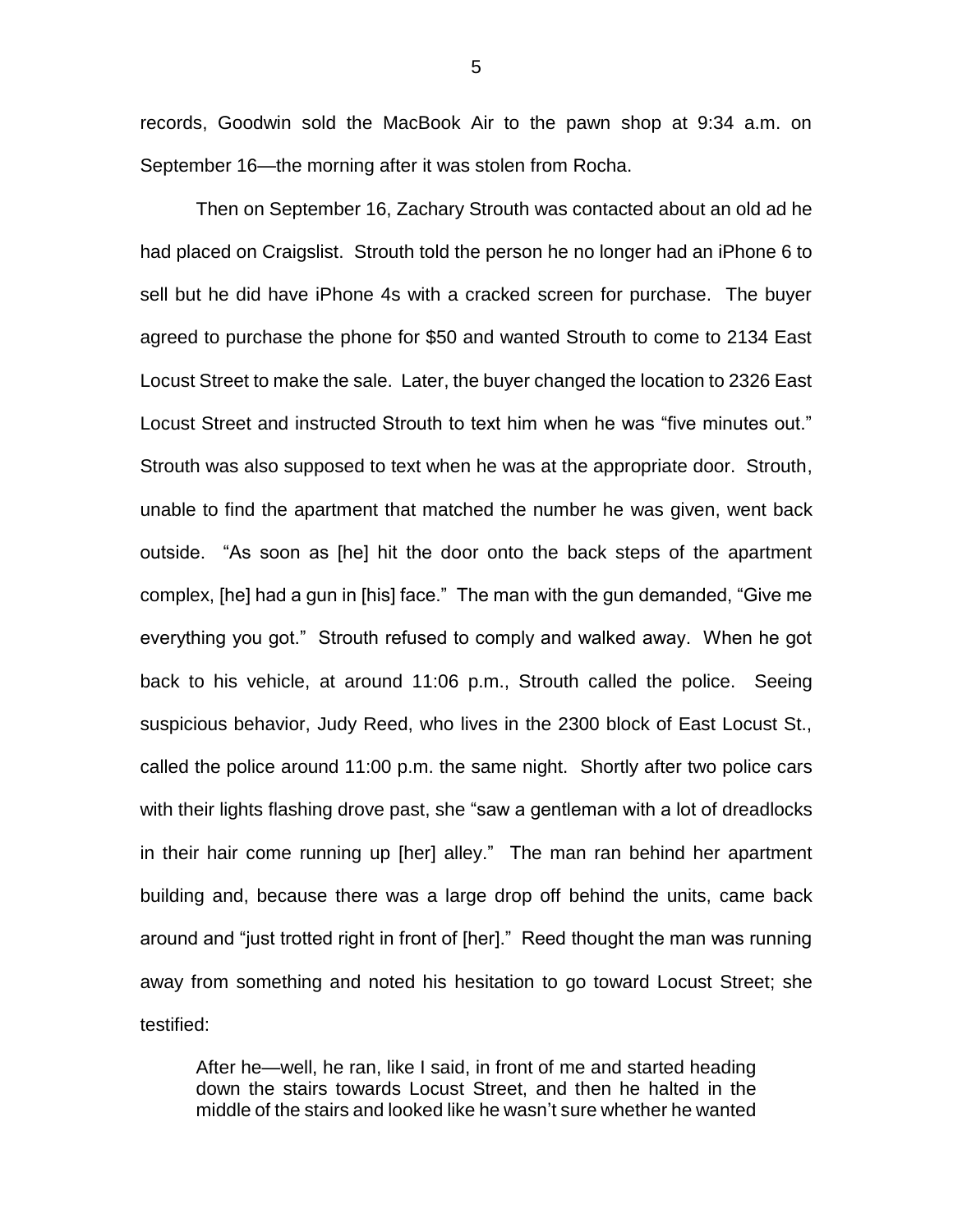to go that way or come back up, and he headed back up which would be closer back to me.

Two days later, on September 18, Reed picked Goodwin out of a photo lineup as the man she saw run past her two nights earlier.

After this investigation, Goodwin was charged with five counts of robbery in the first degree, one count of felon in possession of a firearm, and one count of ongoing criminal conduct through specified unlawful activity.

At Goodwin's jury trial, each of the five people who were robbed testified. Police officers and detectives involved in the investigation testified as well. Detective Gordon Morse II testified he was surveilling an address Goodwin was linked to, the address of Demeranique Hodges, on September 20. Detective Morse saw Hodges and Goodwin exit the home, and he alerted other officers nearby. When the other officers tried to take Goodwin into custody, he fled on foot back towards Hodges's residence. Goodwin was found hiding in the rafters of the garage of the residence.

Detective Richard Voy testified Hodges's residence was of interest because "she supposedly is [Goodwin's] girlfriend, or a friend of Mr. Goodwin." Goodwin objected to the testimony, arguing it was hearsay. The State responded that it was offering the statement about Goodwin's and Hodges's relationship "for the purpose of subsequent conduct and the search, and the location of Mr. Goodwin and the association with the residence thereby." The district court overruled Goodwin's objection. Voy also testified that as part of the search warrant executed on Hodges's residence, the officers took and searched Hodges's cell phone. The State sought to admit evidence of text messages from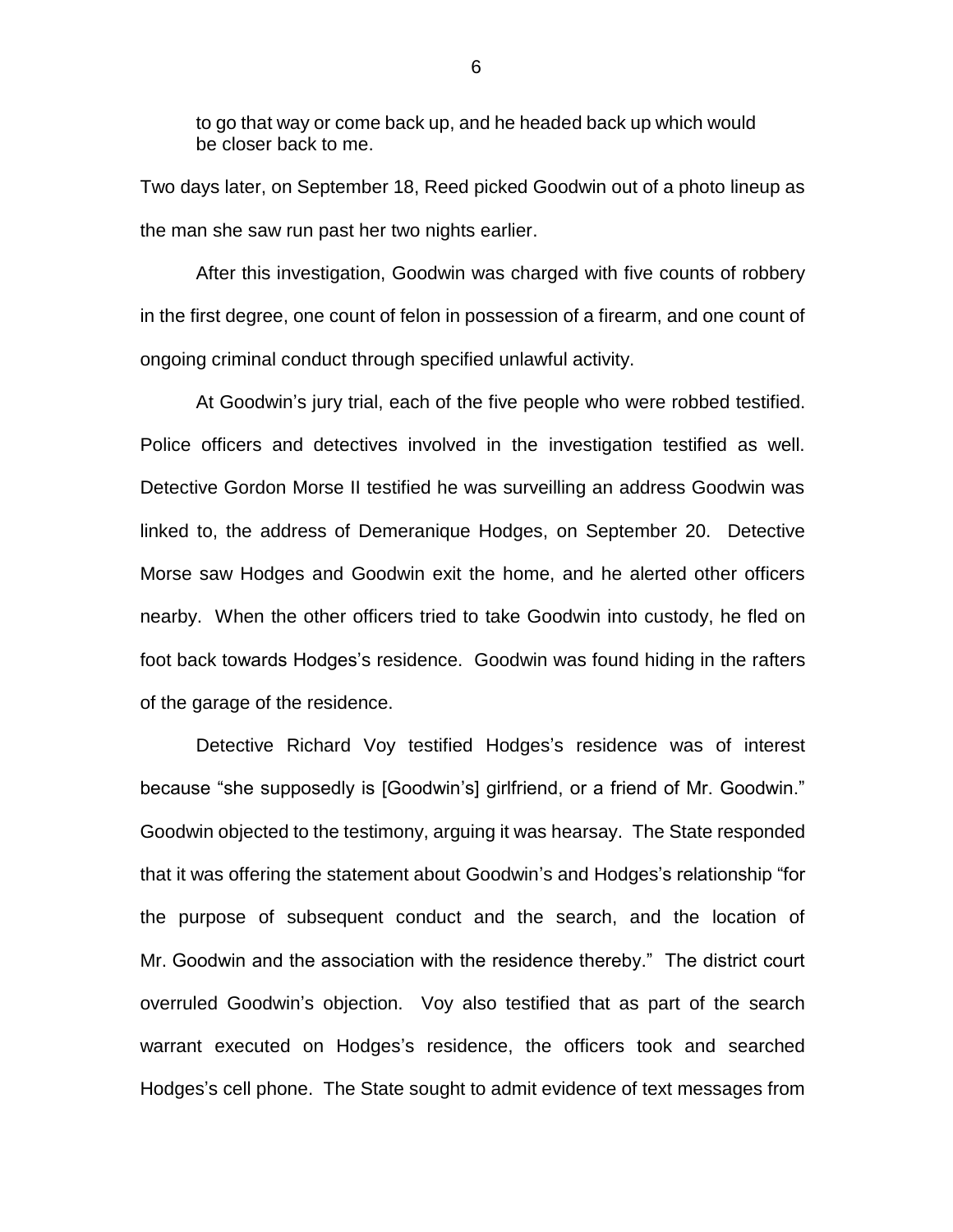Hodges's phone to and from a person Hodges named "Edwin" in her contacts.

Goodwin objected:

In those text messages there's incredibly incriminating text messages that's apparently come from whoever Edwin is. This material is only relevant if the defendant is this Edwin that s referred to.

At this point there's been no real showing of a relationship between the two of them, other than he was present with this woman and hid in her garage at some point.

. . . There's nothing to tie him to the phone number that is in that address book. I don't think we have any testimony from anyone that says that phone number is Edwin Goodwin's telephone number, it's just she's got a contact in her phone named Edwin, which could be Edwin Goodwin, it could be anyone named Edwin. I guess if you stretch plausib[ility], it could be anybody even with a fake name.

My point is I don't think this is sufficient evidentiary tie between the defendant and the person listed in that address contact list on her phone. As a result, if it's not him, it's hearsay and irrelevant, and—it's just irrelevant, your Honor.

The district court responded:

. . . .

THE COURT: Well, the potential relevance seems manifest to me, frankly, and I think it's just circumstantial evidence, like all circumstantial evidence is. Obviously you're free to make the argument you just made in closing.

THE STATE: I think it goes to weight rather than admissibility. THE COURT: I would agree. I mean, your objection right now is relevance. I see the potential relevance of it, so the objection is overruled.

Based on data extracted from Hodges's phone, "Edwin" sent Hodges a message

on September 14 at 6:02 p.m. stating, "I'm tryna rob somebody off Craigslist lol."

Hodges responded two minutes later, asking, "For what." Less than one minute

later, Edwin said, "Couple hunnd." Then, at 6:22 p.m., Edwin sent a text, stating,

"I did it 2 crispy 100s" and immediately sent a picture of two \$100 bills. This text

exchange occurred the same evening Serrano, who identified Goodwin as the

robber, was robbed of two \$100 bills.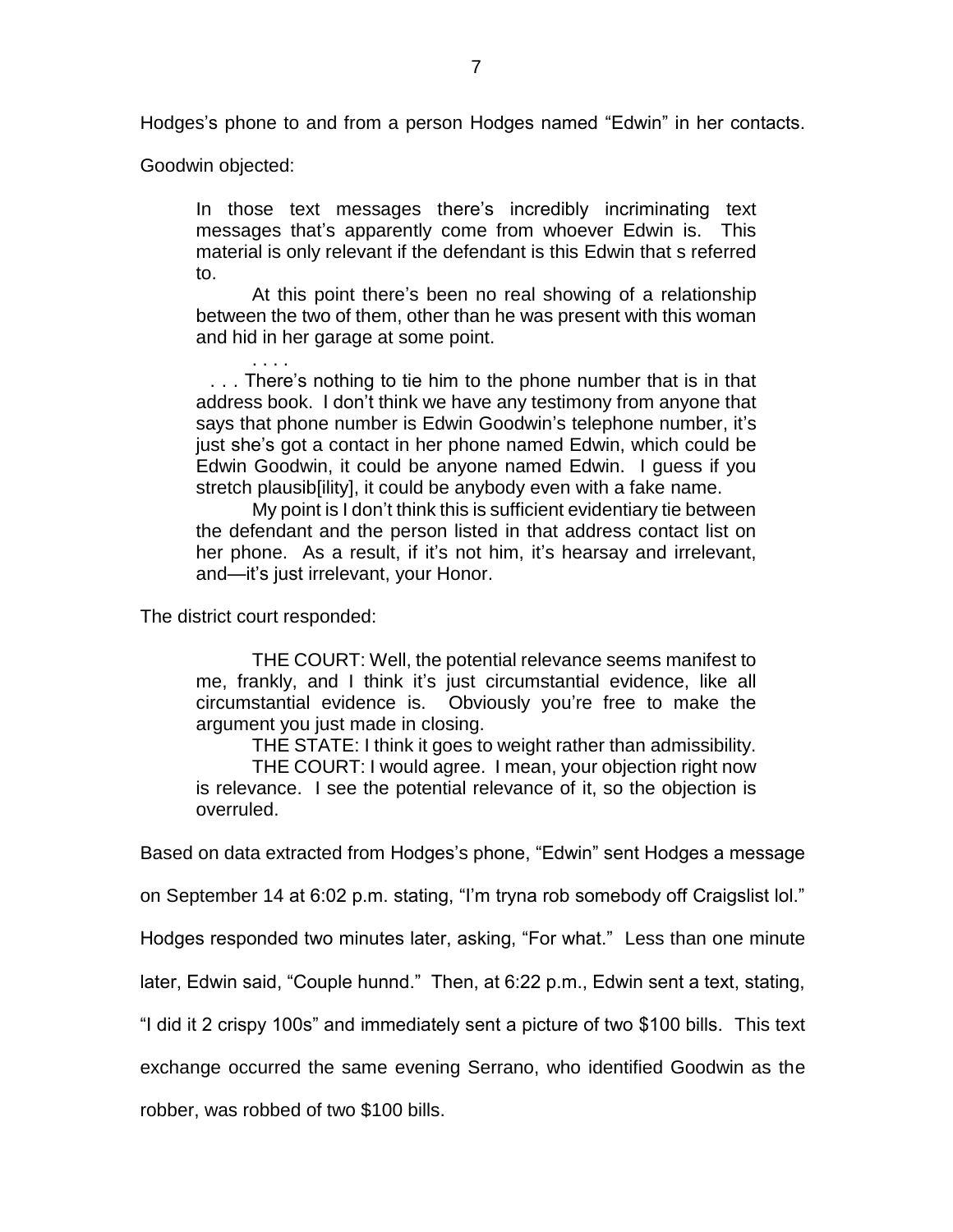The jury convicted Goodwin of five counts of second-degree robbery and one count of ongoing criminal conduct. Goodwin was later sentenced to a term of incarceration not to exceed ten years on each of the robbery convictions; he was ordered to serve those five sentences consecutively, for a total term not to exceed fifty years. Goodwin was sentenced to a period of incarceration not to exceed twenty-five years for his ongoing-criminal-conduct conviction and was ordered to serve the sentence concurrent to the others.

Goodwin appeals.

## **II. Analysis.**

 $\overline{a}$ 

## **A. Text Messages.**

Goodwin challenges the admission of the text messages between Hodges and "Edwin."<sup>5</sup> Goodwin maintains the evidence of the messages was not relevant to his case because the State never laid the proper foundation to authenticate the text messages were sent by him. We generally review evidentiary rulings for an abuse of discretion. *State v. Buenaventura*, 660 N.W.2d 38, 50 (Iowa 2003).

"To satisfy the requirement authenticating or identifying an item of evidence, the proponent must produce evidence sufficient to support a finding the item is what the proponent claims it is." Iowa R. Evid. 5.901(a). We recognize that digital

<sup>&</sup>lt;sup>5</sup> Goodwin does not challenge the physical print out of the information from Hodges's phone that was admitted as an exhibit. He only challenges the content and whether it was properly linked to him to make it relevant to his case. *See*  Laurie Kratky Doré, *Iowa Practice Series: Evidence* § 5.901:11 (Nov. 2019 Update) ("Although electronic evidence, by definition, exists in digital form, it is frequently offered into evidence as a tangible printout or screenshot. In such cases, two levels of authentication may be necessary: (1) authentication of the communication or underlying content that existed originally in digital form and (2) authentication of the physical download or printout of that content.").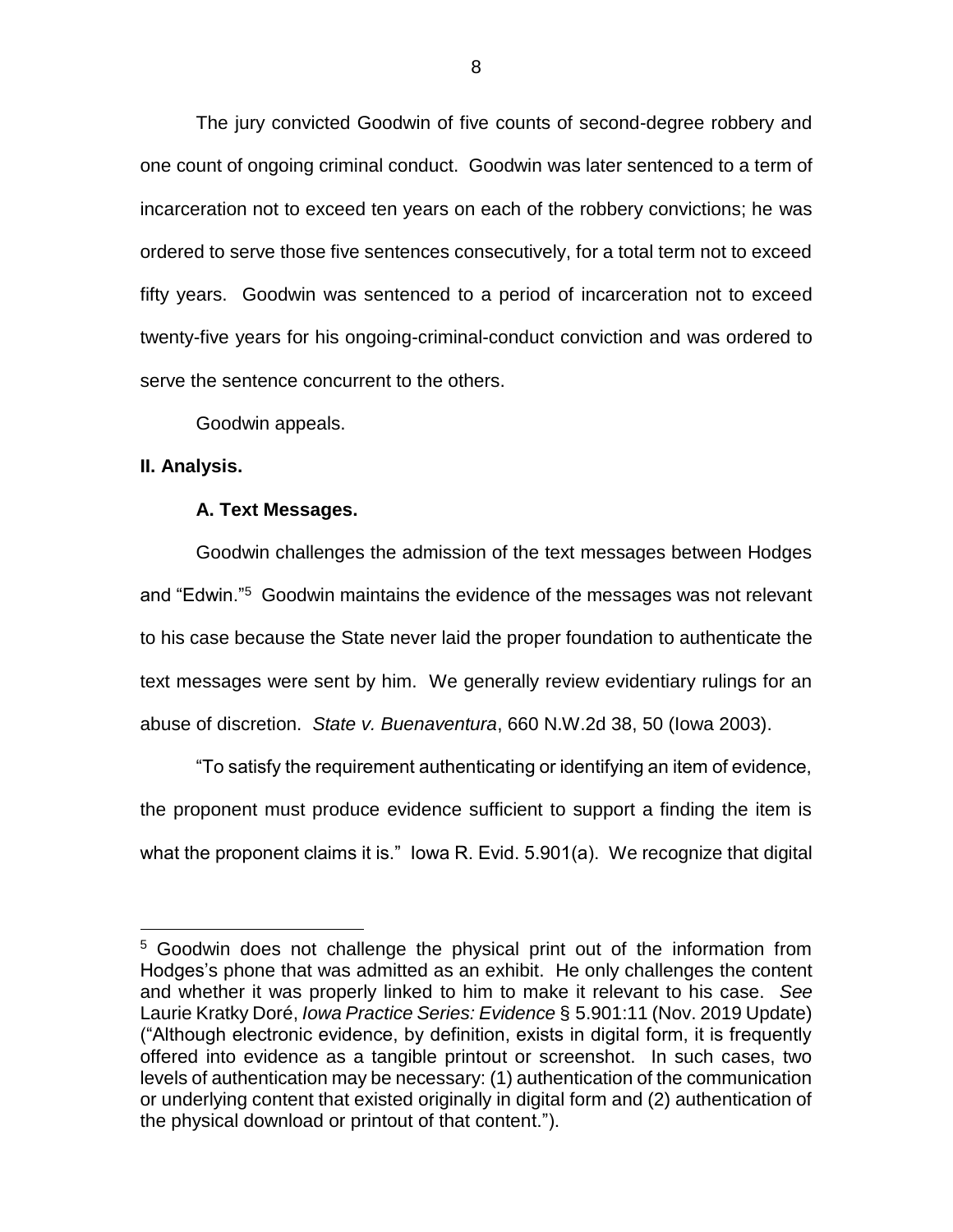evidence may be more difficult to link to a person than other types of evidence. *See* Laurie Kratky Doré, *Iowa Practice Series: Evidence* § 5.901:11 (Nov. 2019 Update) ("Authentication of the original digital content of an electronic writing requires that its proponent produce evidence sufficient to show that the purported author of the communication, whether it be an email, a Facebook posting, or a text message, actually authored or published the content. In some respects, this is no different than authenticating a written letter. However, traditional methods of authentication may prove more difficult for electronic writings given 'the lack of handwriting, the absence of a physical location of the document and the inherent anonymity provided by posting on websites.'" (quoting *Sublet v. State*, 113 A.3d 695, 711 (Md. 2015))). Here, the phone number identified as that belonging to "Edwin" was not linked to Goodwin, and, even if it had been, there could be additional concerns whether Goodwin was the person using his phone when the messages were sent.

But, "[i]mportantly, 'the burden to authenticate . . . is not high—only a prima facie showing is required,' and a 'district court's role is to serve as gatekeeper in assessing whether the proponent has offered a satisfactory foundation from which a jury could reasonable find that the evidence is authentic.'" *United States v. Hassan*, 742 F.3d 104, 133 (4th Cir. 2014) (referring to Federal Rule of Evidence 901) (quoting *United State v. Vidacak*, 553 F.3d 344, 349 (4th Cir. 2009)); *see also State v. Paredes*, 775 N.W.2d 554, 561 (Iowa 2009) (holding when our rule of evidence is identical in all relevant aspects to its federal counterpart, "interpretations of the federal rule are often persuasive authority for interpretations of our state rule"). "This requirement is satisfied if sufficient proof has been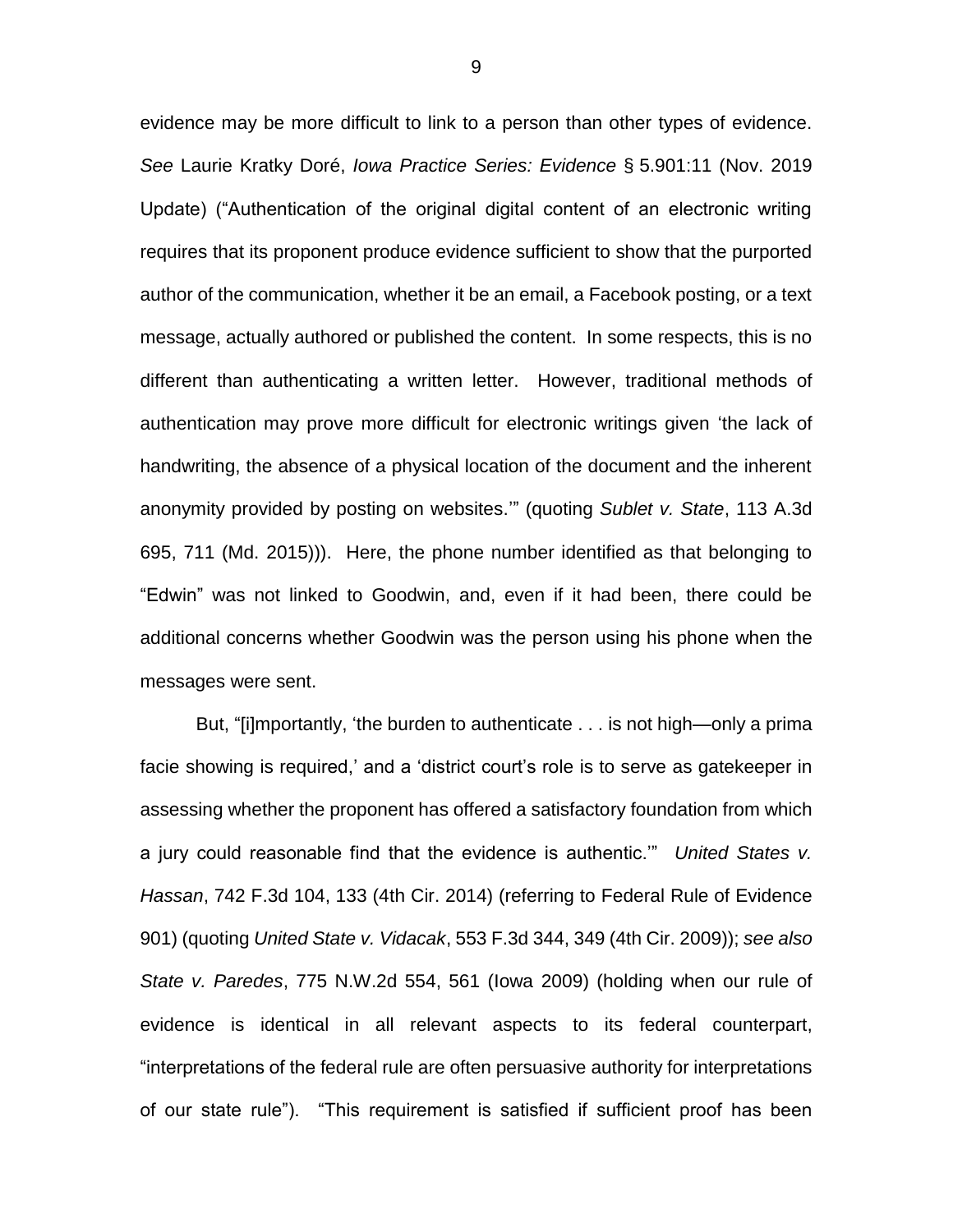introduced so that a reasonable juror could find in favor of authenticity or identification." *United State v. Vayner*, 769 F.3d 125, 129–30 (2nd Cir. 2014) (citation omitted). "The ultimate determination as to whether the evidence is, in fact, what is proponent claims is thereafter a matter for the jury." *Id.* at 130. And the "proof of authentication may be direct or circumstance." *Id.* (citation omitted).

Here, the State established that Goodwin and Hodges were at least friends. Even without the detectives' characterization of Hodges being Goodwin's girlfriend, Goodwin and Hodges were seen leaving Hodges's home together. When police tried to apprehend him, Goodwin fled back to Hodges's home and hid in her garage. Additionally, the text messages from Edwin about committing a robbery for a couple of hundred dollars involving a Craigslist post and the robbery of Serrano for that same amount and with the same modus operandi took place on the evening of September 14. Serrano testified that it was two \$100 bills stolen from him, which matched what Edwin sent in a photo. Serrano identified Edwin Goodwin as the person who robbed him in a photo lineup and again at trial.

There was enough circumstantial evidence linking Goodwin to the texts sent by Edwin to let the jury decide whether it believed he was the sender.<sup>6</sup> The district court did not abuse its discretion in admitting the evidence.

 $6$  Goodwin also takes the argument one step further, maintaining that because it was not established he was the sender of the text messages, the messages are hearsay statements that do not fall within an exception to the hearsay rules (and are not non-hearsay due to being an opposing party's statement). *See* Iowa R. Evid. 5.801(d)(2)(A). Because we find there was sufficient authentication to link the text messages to Goodwin, the statements are non-hearsay as an admission by a party opponent, and Goodwin's hearsay argument fails.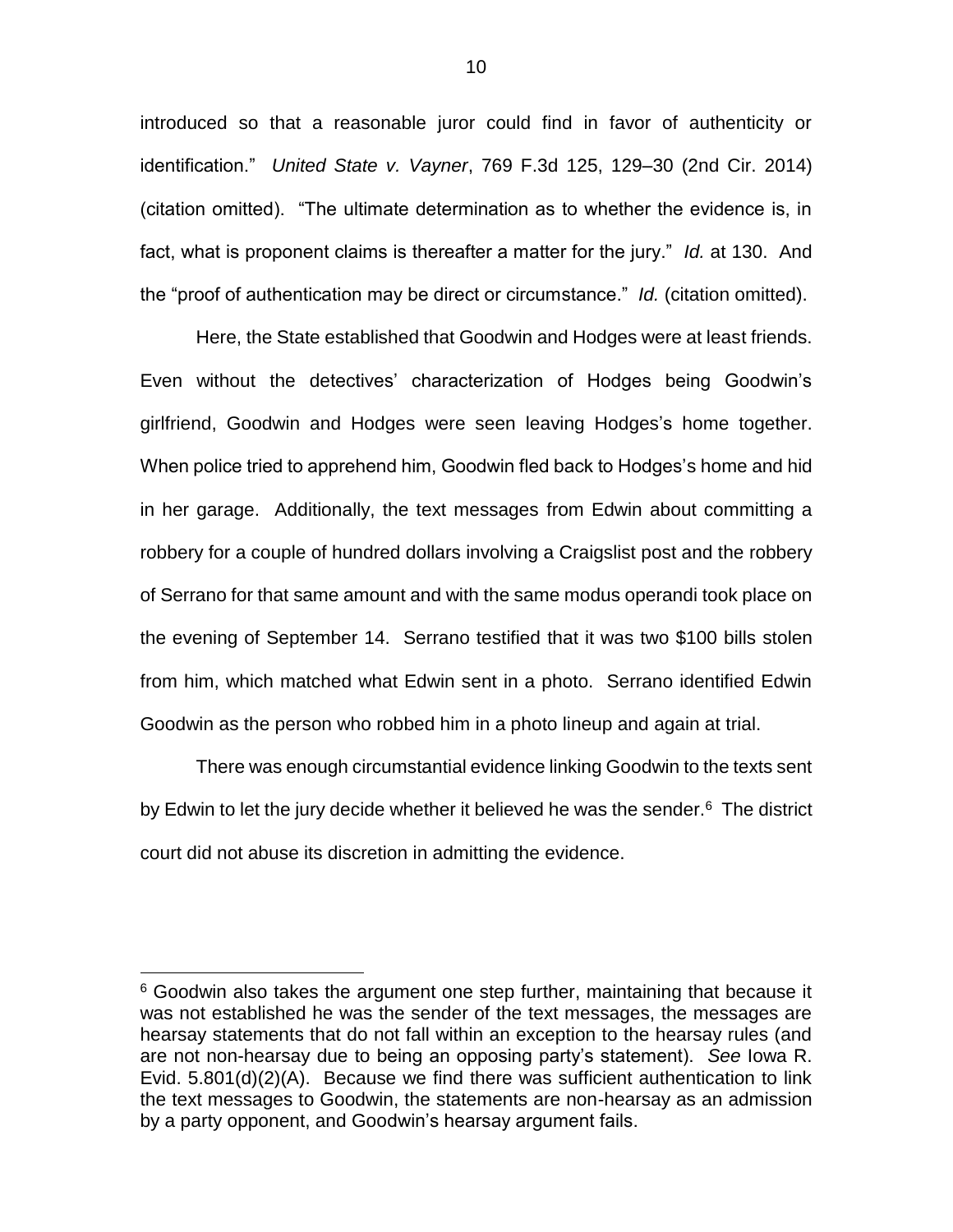#### **B. Sufficiency of the Evidence.**

Goodwin challenges the sufficiency of the evidence supporting his conviction for ongoing criminal conduct through specified unlawful activity, maintaining the State did not establish the robberies were on a "continuing basis." *See* Iowa Code § 706A.1(5). We review challenges to the sufficiency of the evidence for correction of errors at law. *State v. Romer*, 832 N.W.2d 169, 174 (Iowa 2013). "In reviewing challenges to the sufficiency of evidence supporting a guilty verdict, courts consider all of the record evidence viewed in the light most favorable to the State, including all reasonable inferences that may be fairly drawn from the evidence." *Id.* (citation omitted).

To begin, we have compared the underlying purpose of Iowa Code chapter 706A to the purpose of the Racketeer Influenced and Corrupt Organizations Act (RICO), 7 finding them to be similar. *State v. Reed*, 618 N.W.2d 327, 334–35 (Iowa 2000) (providing the interpretation given to "pattern of racketeering activity" in the RICO context is a reasonable one for "continuing basis" in section 706A.1(5)). Likewise in this context, "'specified unlawful activity' means any act, including any preparatory or completed offense, committed for financial gain on a continuing basis, that is punishable as an indictable offense under the laws of the state in which it occurred and under the laws of this state." Iowa Code § 706A.1(5). Our supreme court has interpreted "continuing basis" to require a relationship between the predicate acts and the threat of continuing activity. *Reed*, 618 N.W.2d at 334– 35 ("It is this factor of continuity plus relationship which combines to produce a

<sup>7</sup> 18 U.S.C. § 1962(c).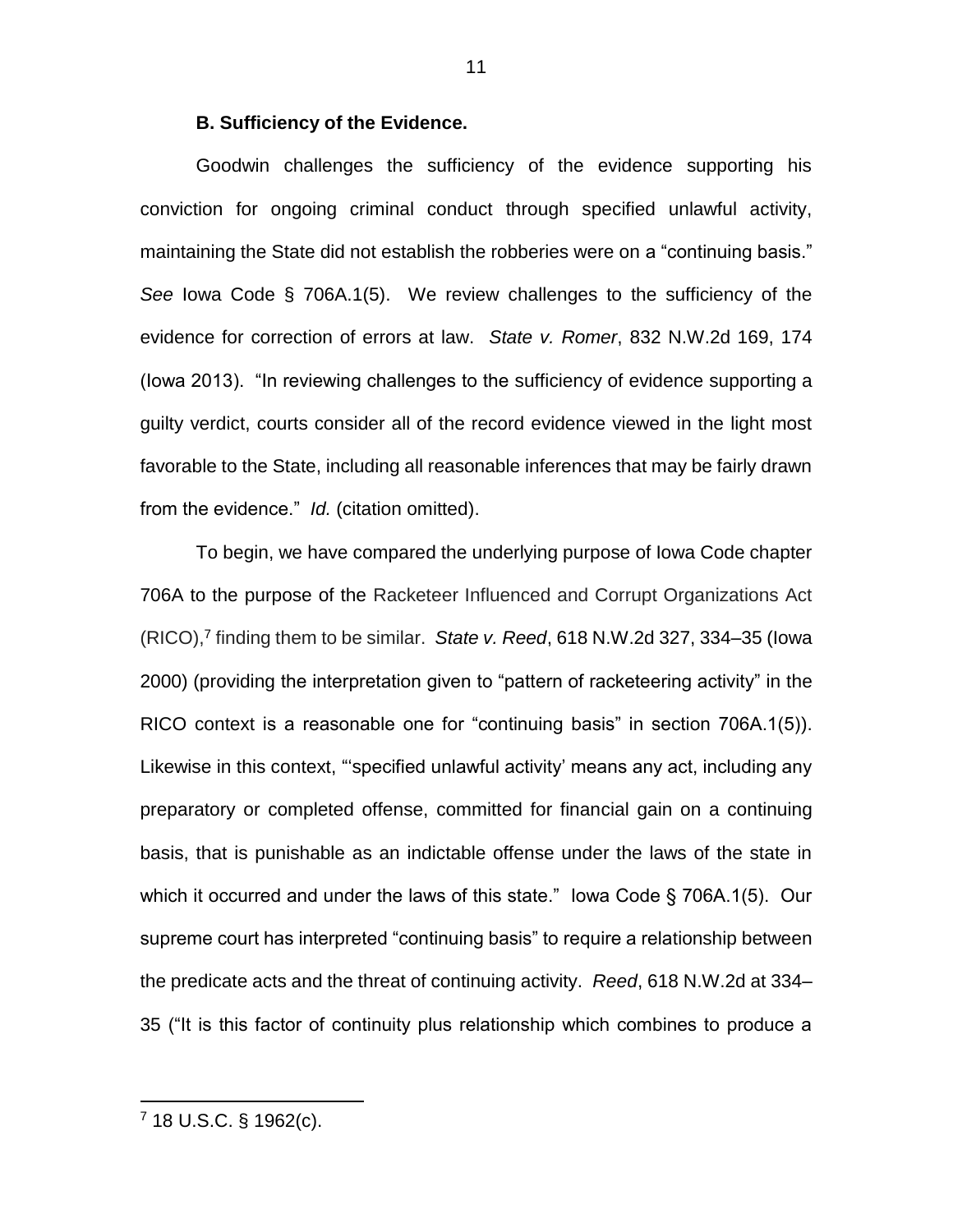pattern."). "[A] continuing basis may be found, even where predicate acts occur over a short period of time, if there is a demonstrated relationship between the predicate acts and a threat of continuing criminal activity." *State v. Banes*, 910 N.W.2d 634, 640–41 (Iowa Ct. App. 2018) (alteration in original).

"[T]he relationship element of a pattern can be shown if the predicate acts 'have the same or similar purposes, results, participants, victims, or methods of commission or otherwise are interrelated by distinguishing characteristics and are not isolated events.'" *Id.* at 641 (alteration in original) (citation omitted). Here, the relationship element is easily met: five robberies started by posting or responding to Craigslist ads, sending the victim to a nearby apartment building, and coming up behind them with a weapon while they wait at the designated location, all done to make money—either by directly robbing the individual of cash or by pawning stolen items.

But the controlling question here is whether the State established continuity. Continuity can be established two ways. First, the State may demonstrate "continuity over a closed period by proving a series of related predicates extending over a s*ubstantial period of time*." *See Reed*, 618 N.W.2d at 335 (citation omitted) (emphasis added). Goodwin argues five robberies over three days is not a long enough of time period to show continuity. We agree. *See Banes*, 910 N.W.2d at 641 (concluding a series of commercial burglaries committed over a period of a few days "was not a series of related predicates over 'a substantial period of time'" (citation omitted)); *see also Reed*, 618 N.W.2d at 335 ("Predicate acts extending over a few weeks or months and threatening no future criminal conduct do not satisfy this requirement." (citation omitted)). Second, continuity can be shown by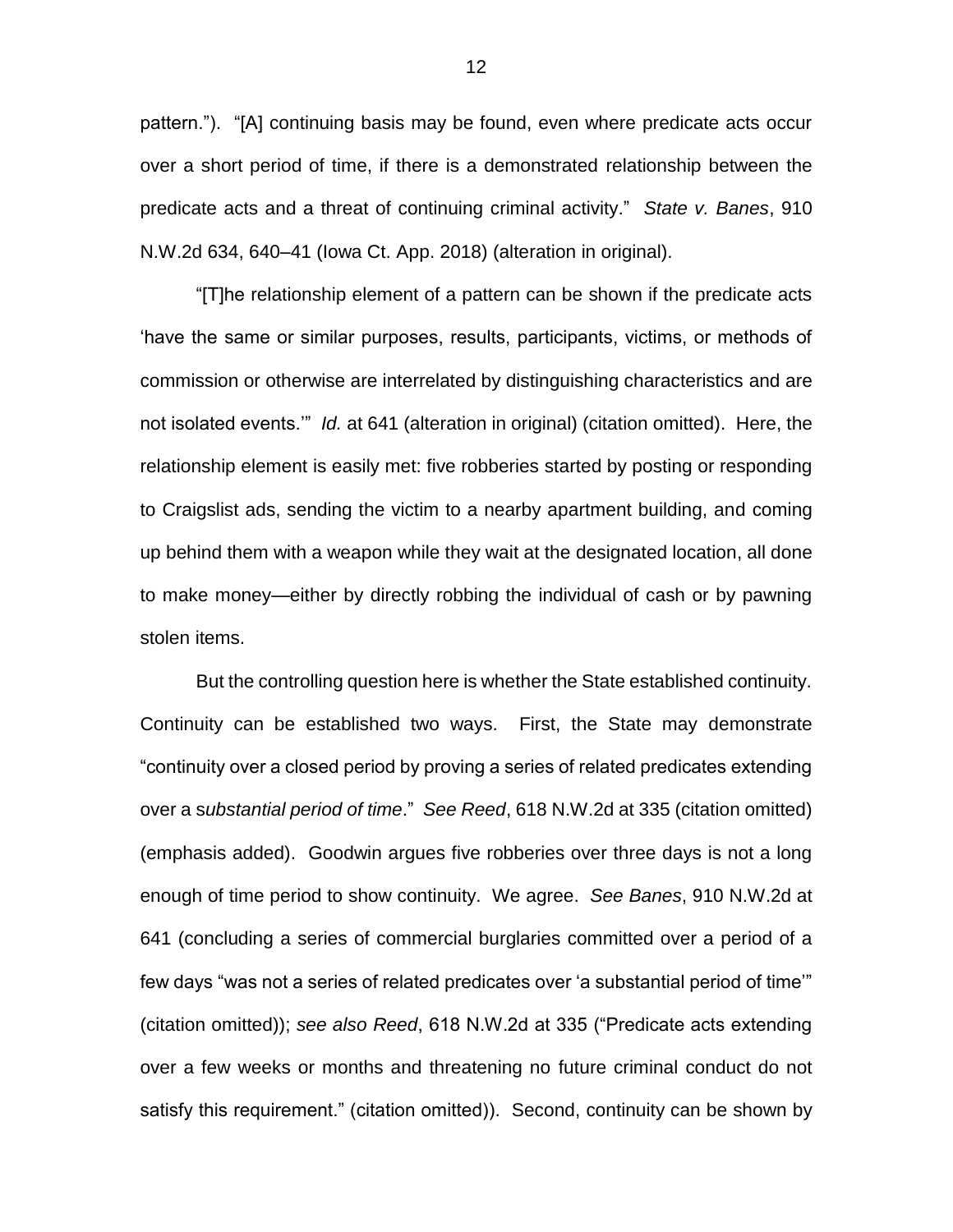"past conduct that by its nature projects into the future with a threat of repetition." *Reed*, 618 N.W.2d at 334 (citation omitted).

In *Reed*, our supreme court found the predicate acts of dealing drugs, coupled with the "stash" of drugs recovered, and the monthly payment to store the drugs, showed that the defendant had an ongoing business in dealing drugs and intended to continue such business in the future. 618 N.W.2d at 336. Compare that factual scenario to *Banes.* 910 N.W.2d at 638. In *Banes*, the defendant was driving around "trying to find stuff to steal" and committed a series of commercial burglaries over a few days. *Id.* Our court noted that neither Banes nor the accomplice, who both testified at trial, identified any plan for future conduct. *Id.* at 641. That the defendant was unemployed did not by itself establish continuity. *Id.* 

Here, we have something between the two cases of *Reed* and *Banes*. The State did not offer any direct evidence that Goodwin planned to commit more robberies in the future. No other Craigslist ads were directly linked to him, $8$  and no such statement was made by Goodwin. *Cf. State v. Agee*, No. 02-0967, 2003 WL 22087479, at \*2 (Iowa Ct. App. Sept. 10, 2003) (affirming conviction for ongoing criminal conduct where the actions of the defendant shortly before his arrest and the items found in the defendant's possession at the time of arrest, "including a police scanner and a numerical list of eleven financial institutions found in [the

 $8$  Serrano testified about another Craigslist post that he "believe[d]  $\ldots$  was this individual that put another phone posting" because "it almost sounded exactly the same as the one that [he] answered." Serrano sent texts back and forth with the person who posted the ad. The seller wanted to meet at an apartment complex on 35th Street, but Serrano refused. Later, the seller wanted to meet Serrano downtown, but again Serrano refused. The posting was later taken down possibly because the seller had sold the listed phone.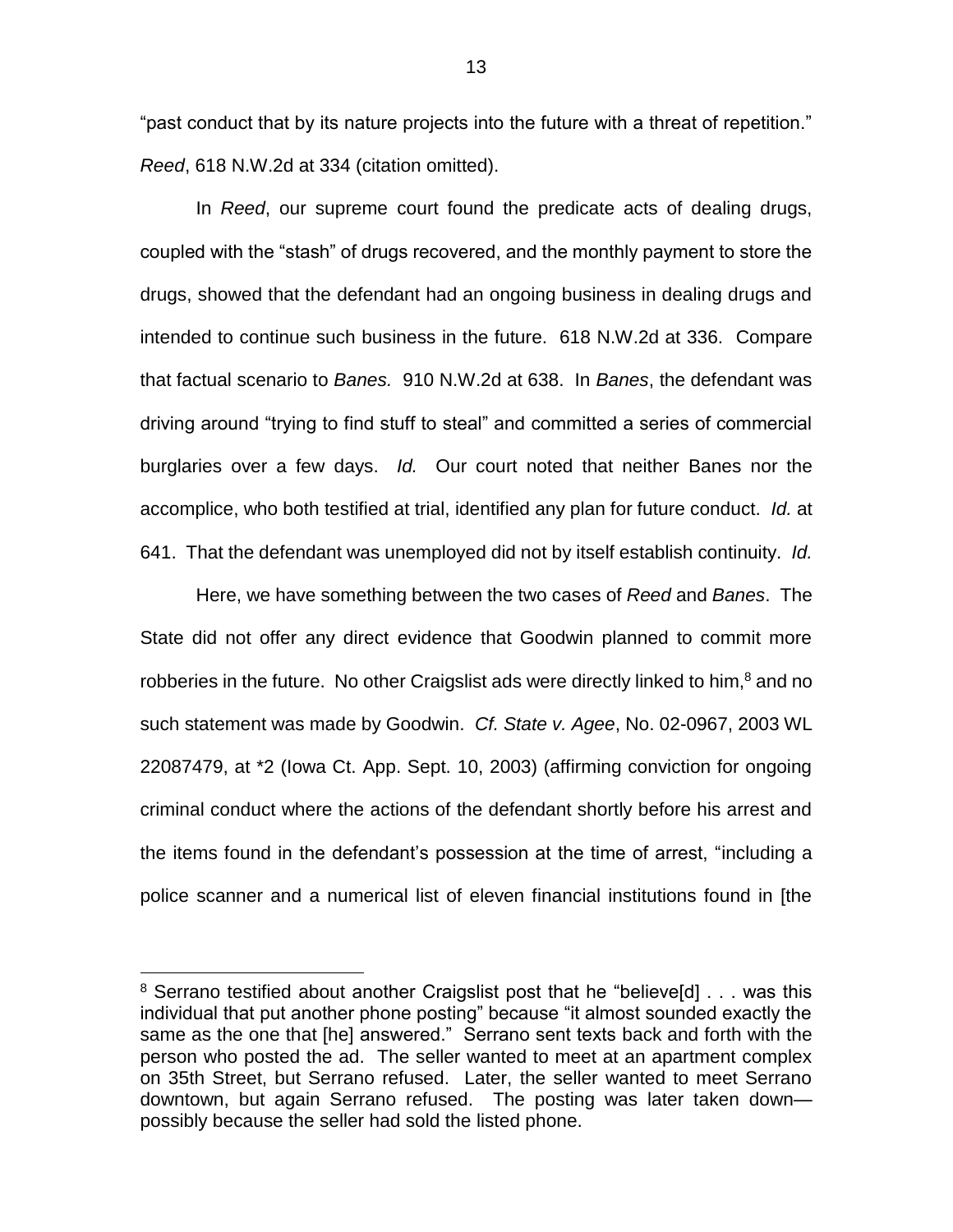defendant's] wallet, indicated that [the defendant] and [a second man] were engaging in a well-organized scheme of fraud *that was not limited to the particular victims in this case*" (emphasis added)). Additionally, unlike *Reed,* with the stash of drugs supporting the inference of future drug sales, no such evidence existed; police did not even locate the gun purportedly used in the robberies. On the other hand, Goodwin's crimes were not crimes of opportunity. Goodwin's crimes involved planning and strategy. He did not happen upon closed businesses while he drove around looking for some place to rob; he placed and responded to several ads on Craigslist, texting back and forth with his intended targets, directing them where to go, and generally trying to put them off their guard by telling them they would be meeting a woman at the home to which he was sending them. Still, without anything to suggest Goodwin intended to commit more robberies, we agree there was insufficient evidence to support Goodwin's conviction for ongoing criminal conduct through specified unlawful activity.

The State responds that Goodwin's criminal conduct was only stopped by police intervention. *See State v. Russell*, No. 08-2034, 2010 WL 786207, at \*2 (Iowa Ct. App. Mar. 10, 2010) (finding substantial evidence supported "continuing basis" because, "[a]lthough the time frame of the criminal activity was not lengthy, it was shortened by the successful intervention by law enforcement"). We do not believe that is a fair characterization of the evidence. Goodwin committed two robberies on both September 14 and September 15, and he committed the fifth and final robbery on September 16. While it is possible Goodwin was running from the police when Judy Reed saw him around 11:00 p.m. on September 16, he was not apprehended. Police did not apprehend him until September 20. The State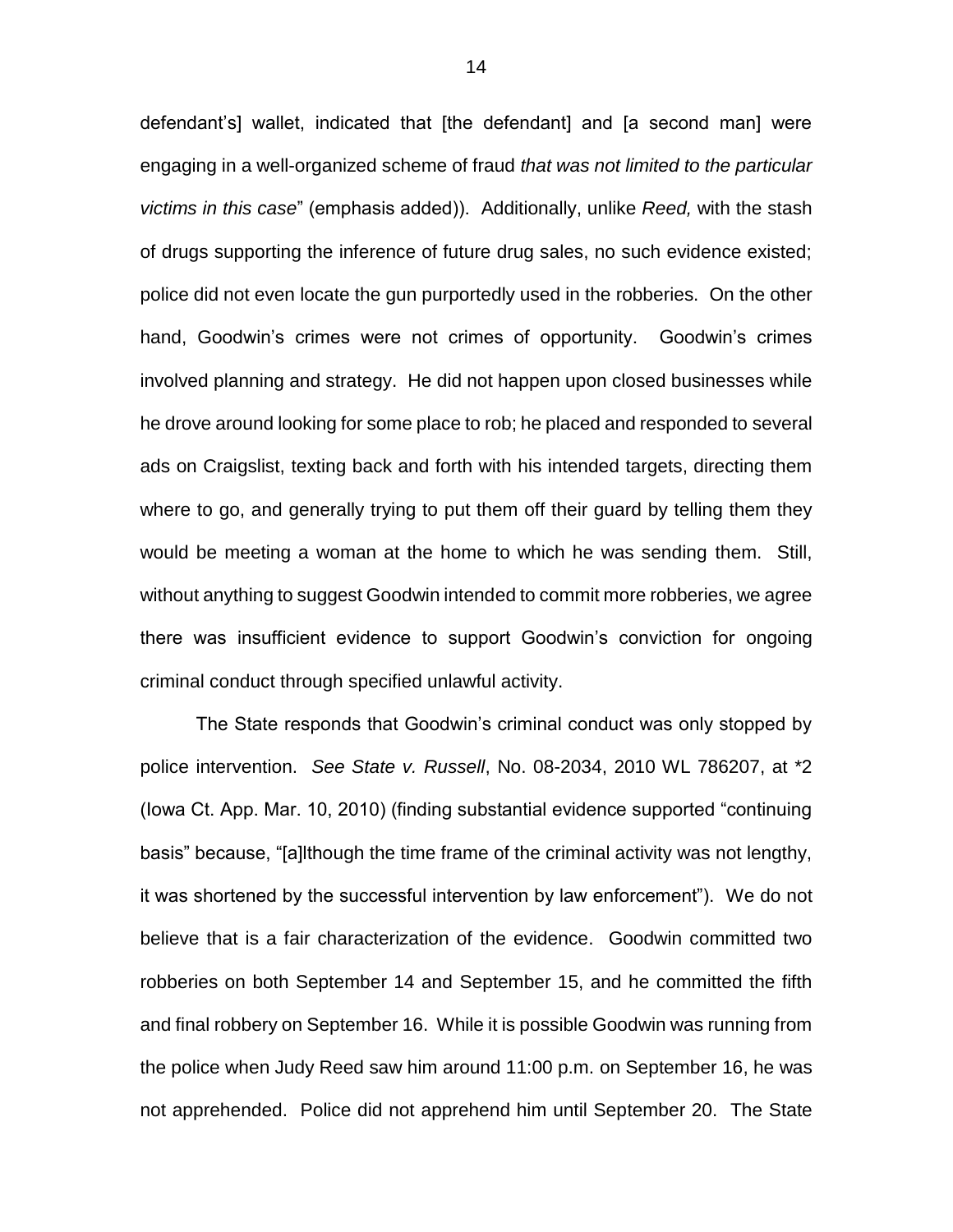suggests that a rational juror could infer that Goodwin was just waiting "until the heat died down" to resume using Craigslist to rob people, but the State has no evidence to support the future robberies—just the notion that if it worked in the past, Goodwin would likely try it again. In *State v. Harrington* and *Banes*, this court decided such an inference was not enough to support a conviction. *State v. Harrington*, No. 08-2030, 2010 WL 2925696, at \*3 (Iowa Ct. App. July 28, 2010) (denying State's argument that the "very nature" of three burglaries, where homes of several neighbors were burglarized on one morning, combined with the defendant's lack of employment established a threat of repetition); *see Banes*, 910 N.W.2d at 641 (finding that the State had not established a continued threat of future criminal conduct, where the unemployed defendant committed several commercial burglaries over a period of a few days but did not testify about any future plans to commit crimes).

Although past behavior is often a good predictor of future behavior, we cannot rely on that axiom in the criminal-law context without specific evidence to show Goodwin's ongoing intent. Here, the State failed to provide substantial evidence to support the conviction for ongoing criminal conduct through specified unlawful activity.

Because Goodwin's conviction for ongoing criminal conduct is not supported by substantial evidence even when the evidence is viewed in the light most favorable to the jury's verdict, this conviction and sentence must be vacated. *See Banes*, 910 N.W.2d at 641.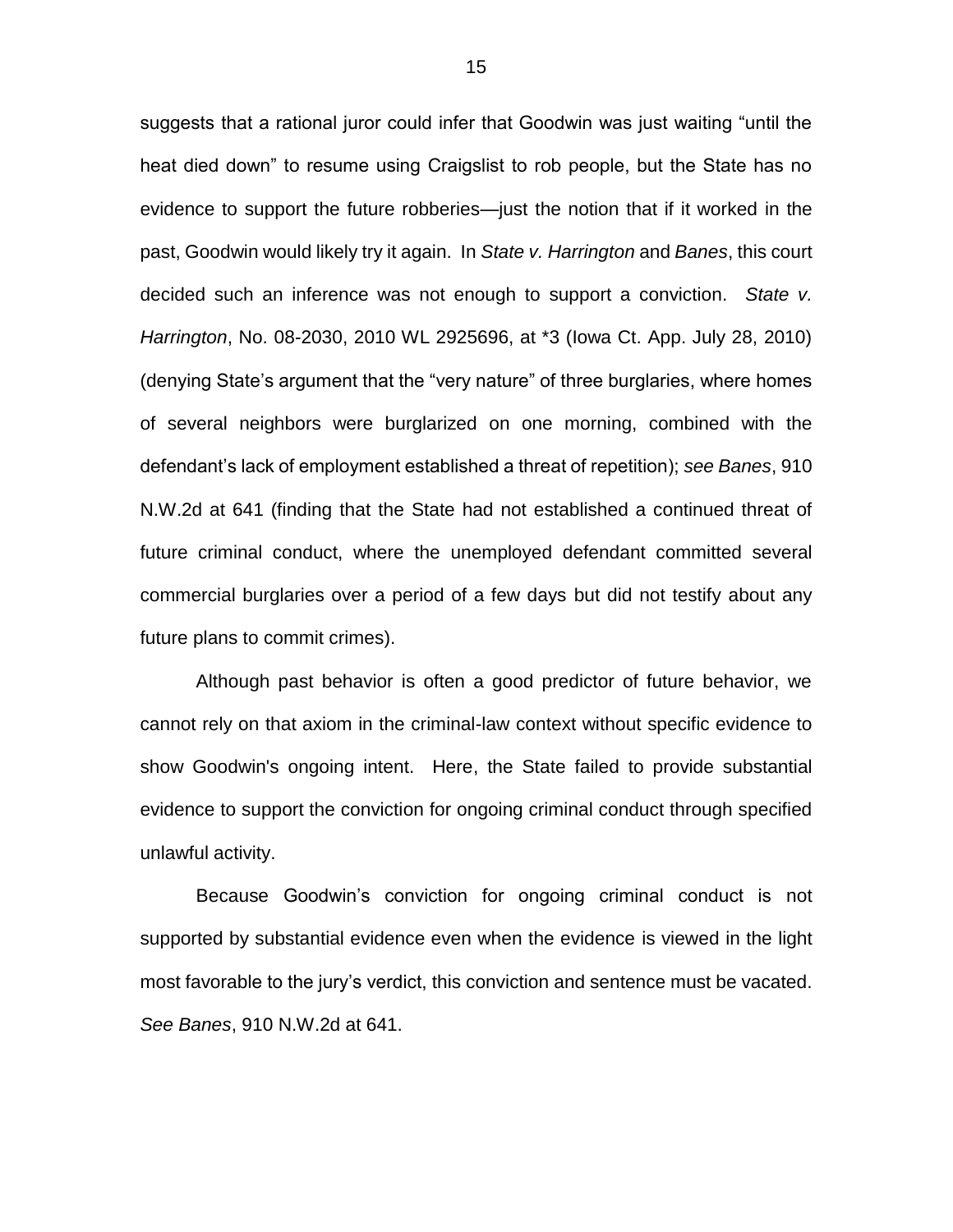## **C. Ineffective Assistance of Trial Counsel.**

Finally, Goodwin maintains his trial counsel provided ineffective assistance by failing to object to evidence Goodwin fled when police officers tried to apprehend him outside Hodges's home on September 20. To prevail on a claim of ineffective assistance of counsel, a claimant must show "(1) counsel failed to perform an essential duty; and (2) prejudice resulted." *State v. Clay*, 824 N.W.2d 488. 495 (Iowa 2012) (citation omitted). "Unless a defendant makes both showings, it cannot be said that the conviction . . . resulted from a breakdown in the adversary process that renders the result unreliable." *State v. Maxwell*, 743 N.W.2d 185, 195 (Iowa 2008) (citation omitted). "If the defendant fails 'to establish either of these elements, we need not address the remaining element.'" *Nguyen v. State*, 878 N.W.2d 744, 754 (Iowa 2016) (citation omitted).

Goodwin maintains evidence of his flight should not have been allowed at trial because Goodwin was not being apprehended for the robberies at that time, so any inference about his state of mind as to his guilt was improper. *See, e.g.*, *State v. Wimbush*, 150 N.W.2d 653, 656 (Iowa 1967) ("We have held many times that evidence of escape from custody and flight of an accused is admissible as a criminal circumstance."). The State responds that Goodwin may have believed he was being apprehended for the robberies, as the minutes of testimony<sup>9</sup> state that on September 20, when officers were searching "the other address for Goodwin, he (Goodwin) text [his roommate] and wanted him to call 911 and report something so maybe we would stop searching for him."

<sup>&</sup>lt;sup>9</sup> This evidence was not offered at trial.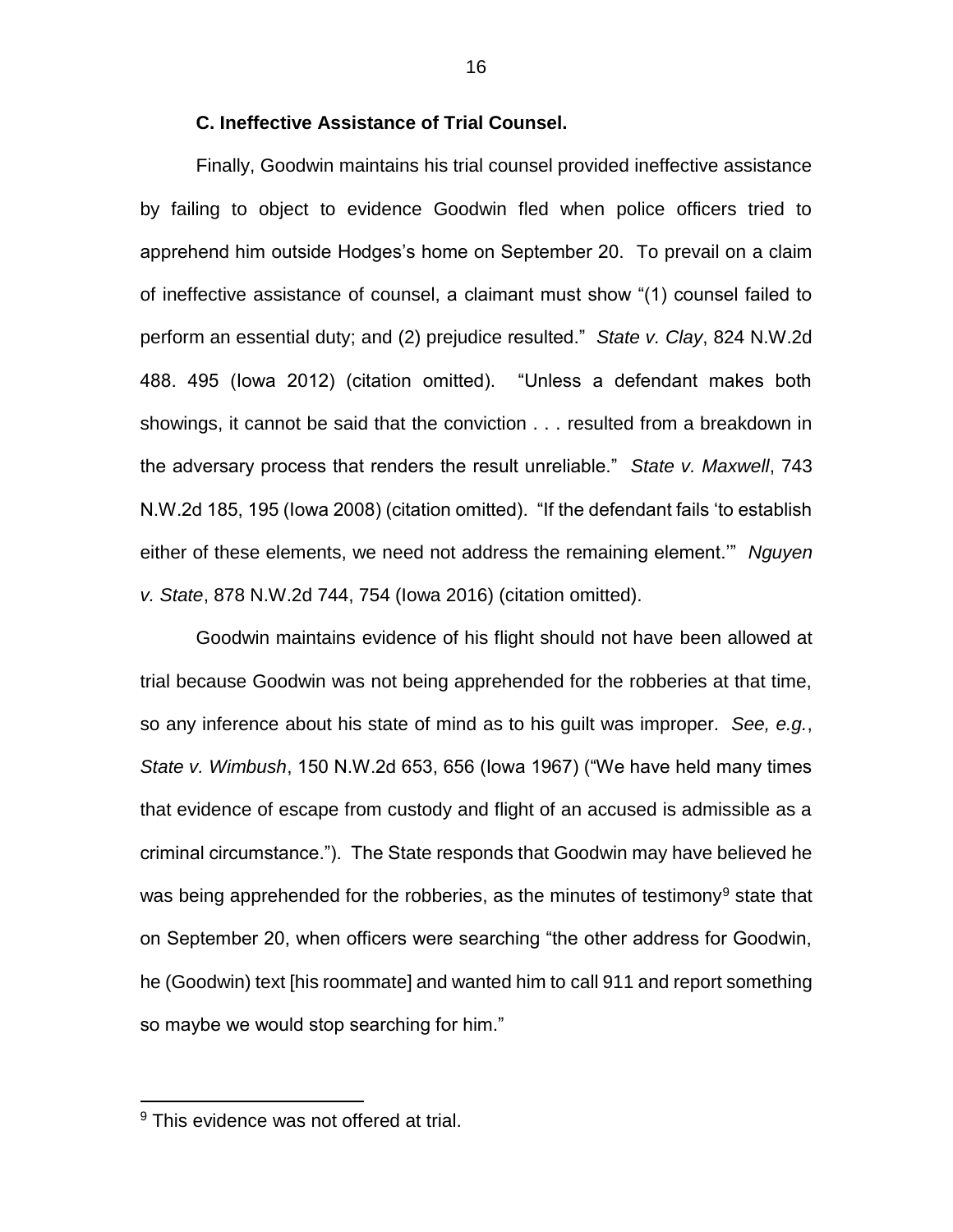Despite what Goodwin knew about the police investigation of the robberies, we can decide this claim on the prejudice prong, as the evidence of Goodwin's guilt to the five robberies is overwhelming. *See State v. Ambrose*, 861 N.W.2d 550, 557 (Iowa 2015) (recognizing the case could be resolved under the prejudice prong and starting the analysis there); *see also State v. Parker*, 747 N.W.2d 196, 210–11 (Iowa 2008) (concluding counsel's failure to object to prior-bad-acts evidence did not affect the outcome of the trial because the evidence of the defendant's guilt was overwhelming). In two of the instances, the robberies of Serrano and Dammad, both targets identified Goodwin in a photo lineup as the man who robbed them. With the robberies of Rocha and Roe, Goodwin presented his government ID to and sold the items—matched by their serial numbers—to local pawn shops shortly after the robberies. As to the fifth robbery—involving Strouth—the modus operandi matched that of the first four robberies. And Judy Reed placed Goodwin in the area at the same time as the incident, as she saw him running away shortly after she saw police cars speed by. Even if the jury should not have been allowed to hear evidence that Goodwin fled police, our confidence in the outcome of Goodwin's five robbery convictions is not undermined.

#### **III. Conclusion.**

The court did not abuse its discretion in admitting evidence of text messages over Goodwin's authentication and relevancy objections, and Goodwin's ineffective-assistance claim fails because he cannot establish prejudice. That said, because insufficient evidence supports the "continuing basis" of Goodwin's ongoing-criminal-conduct conviction, we vacate that conviction and

17